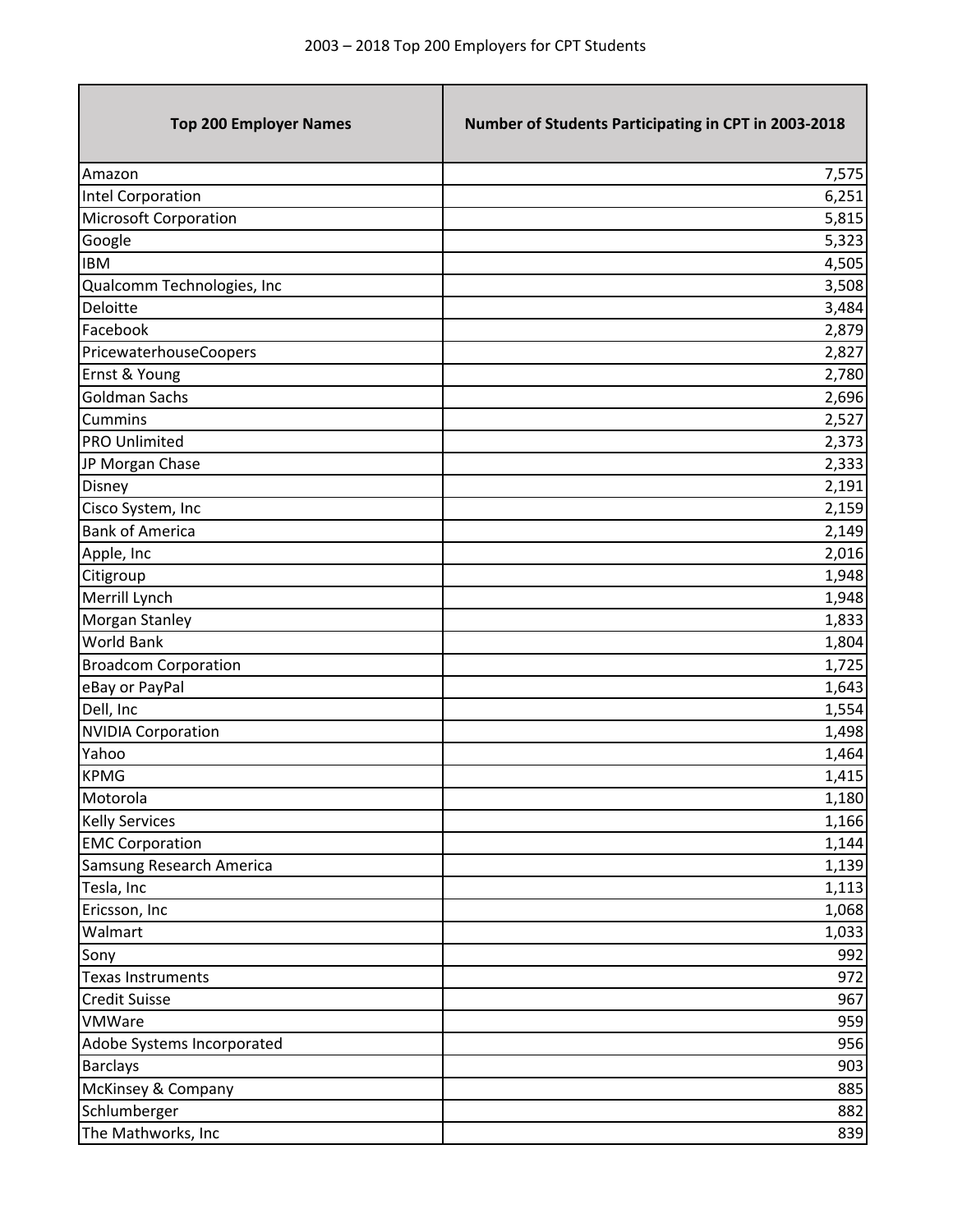| Adecco                                        | 833 |
|-----------------------------------------------|-----|
| Micron Technology, Inc                        | 783 |
| Philips                                       | 770 |
| Randstad                                      | 769 |
| Oracle                                        | 760 |
| Deutsche Bank                                 | 742 |
| <b>CVS Pharmacy</b>                           | 741 |
| Advanced Micro Devices, Inc                   | 740 |
| Hewlett-Packard                               | 713 |
| <b>Tekmark Global Solutions LLC</b>           | 694 |
| Alcatel-Lucent                                | 689 |
| Bloomberg                                     | 681 |
| HP, Inc                                       | 674 |
| <b>State Street</b>                           | 669 |
| Robert Bosch LLC                              | 667 |
| Oak Ridge Institute for Science and Education | 651 |
| Aerotek, Inc                                  | 649 |
| <b>Boston Consulting Group</b>                | 634 |
| <b>Nokia</b>                                  | 634 |
| <b>Symantec Corporation</b>                   | 627 |
| NEC Laboratories America, Inc.                | 600 |
| LinkedIn                                      | 599 |
| Salesforce                                    | 590 |
| Genentech                                     | 587 |
| Juniper Network                               | 578 |
| Los Alamos National Laboratory                | 578 |
| Monsanto                                      | 569 |
| Amgen, Inc                                    | 558 |
| <b>Wells Fargo</b>                            | 558 |
| Blackrock                                     | 557 |
| SAP America, Inc                              | 556 |
| Lehman Brothers                               | 551 |
| Autodesk                                      | 539 |
| Medtronic                                     | 537 |
| NetApp, Inc                                   | 529 |
| <b>Siemens</b>                                | 523 |
| Intuit                                        | 519 |
| <b>General Electric</b>                       | 516 |
| Synopsys, Inc                                 | 492 |
| Atrium                                        | 483 |
| <b>FedEx Services</b>                         | 477 |
| Michigan State University                     | 473 |
| Verizon                                       | 471 |
| Pfizer, Inc                                   | 464 |
| Northwestern Mutual                           | 463 |
| University of California, Los Angeles         | 459 |
| Halliburton                                   | 458 |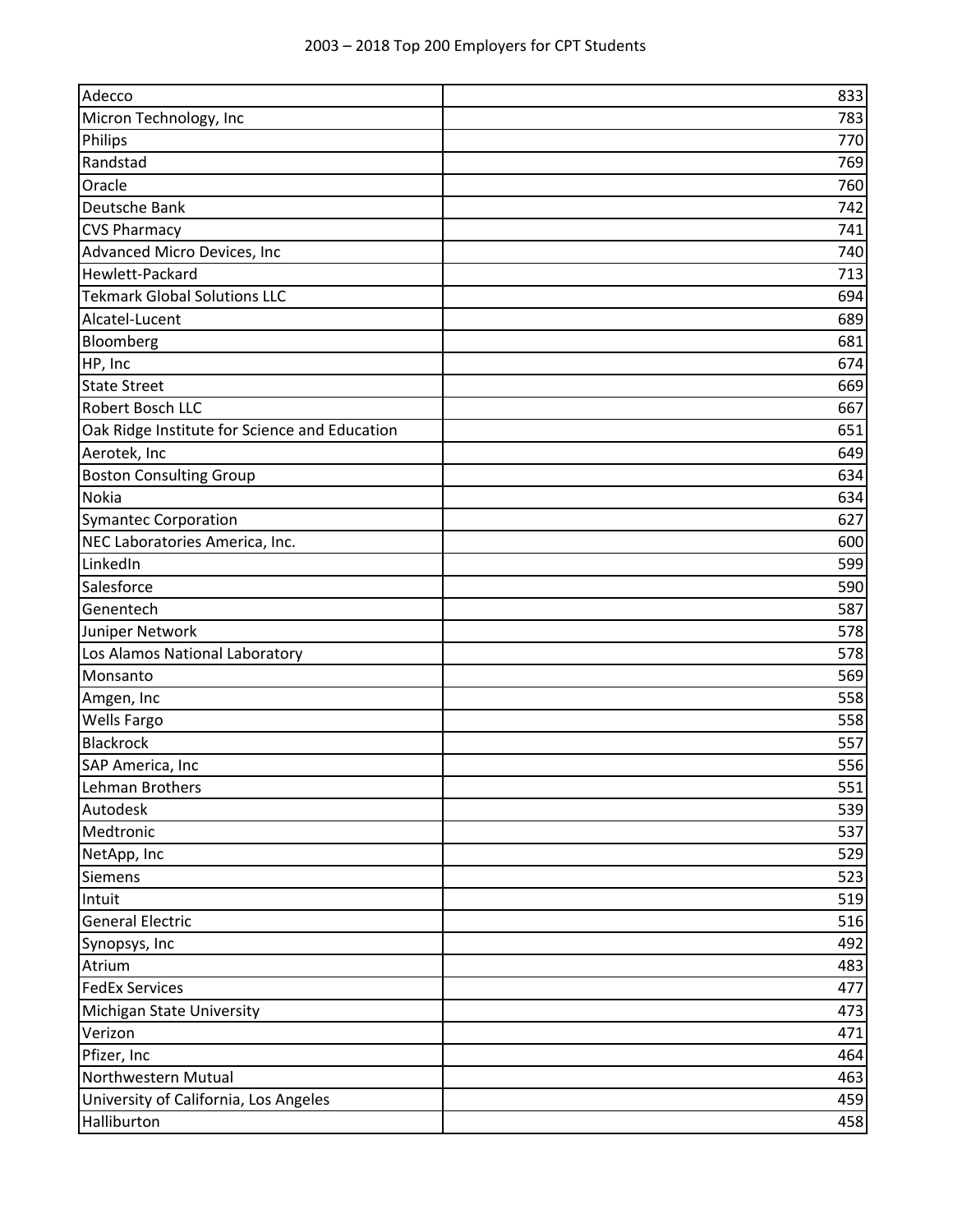| Populus Group                           | 456 |
|-----------------------------------------|-----|
| Indiana University                      | 453 |
| Argonne National Laboratory             | 447 |
| <b>International Monetary Fund</b>      | 443 |
| <b>Siemens Medical Solutions</b>        | 441 |
| <b>Robert Half</b>                      | 437 |
| Northeastern University                 | 436 |
| Manpower                                | 435 |
| Mayo Clinic                             | 433 |
| <b>Analog Devices</b>                   | 431 |
| Volvo                                   | 426 |
| <b>General Motors</b>                   | 418 |
| <b>Drexel University</b>                | 410 |
| <b>Fidelity Investments</b>             | 409 |
| Pacific Northwest National Laboratory   | 409 |
| <b>Research In Motion</b>               | 404 |
| <b>Applied Materials</b>                | 403 |
| <b>AMD</b>                              | 397 |
| Kforce, Inc                             | 397 |
| National Institutes of Health           | 378 |
| <b>Thomson Reuters</b>                  | 377 |
| Gensler                                 | 374 |
| <b>Boston Scientific</b>                | 371 |
| <b>HCL Global Systems, Inc</b>          | 371 |
| Futurewei Technologies, Inc             | 365 |
| <b>Brigham and Womens Hospital</b>      | 364 |
| <b>Yoh Services LLC</b>                 | 358 |
| <b>Harvard University</b>               | 352 |
| Uber Technologies, Inc                  | 350 |
| Sprint                                  | 348 |
| Inter-American Development Bank         | 347 |
| Egen Solutions, Inc                     | 345 |
| <b>Boston University</b>                | 344 |
| <b>Bank of China</b>                    | 342 |
| <b>MD Anderson Cancer Center</b>        | 342 |
| Wayfair                                 | 342 |
| Sun Microsystems                        | 341 |
| <b>State Street Corporation</b>         | 339 |
| General Electric Global Research Center | 338 |
| University of Pennsylvania              | 337 |
| <b>SAP Labs LLC</b>                     | 336 |
| Walgreens                               | 335 |
| Eli Lilly and Company                   | 334 |
| <b>Baylor College of Medicine</b>       | 329 |
| Seagate Technology                      | 328 |
| MobileComm Professionals, Inc           | 321 |
| <b>UBS</b>                              | 320 |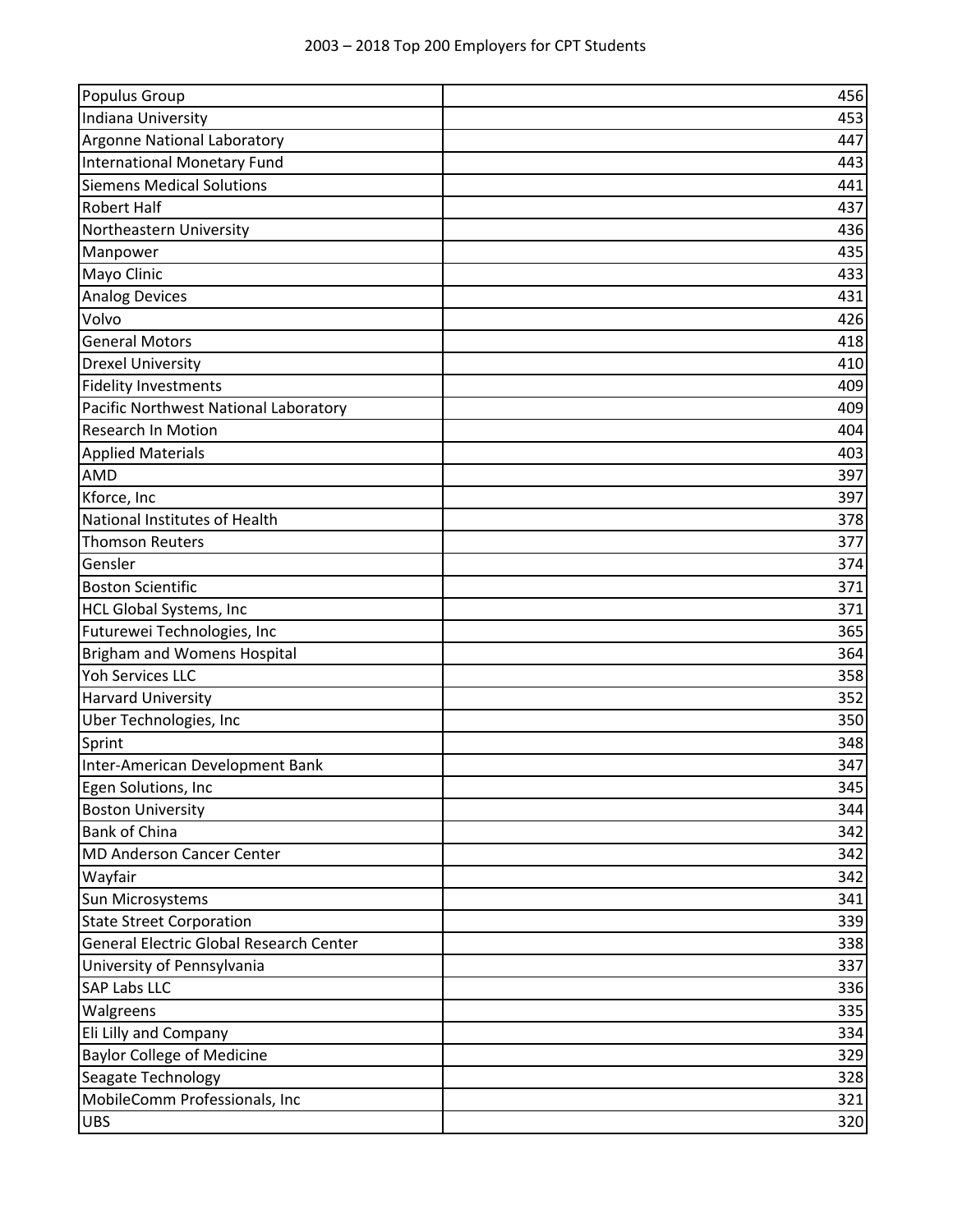| Johns Hopkins University              | 318 |
|---------------------------------------|-----|
| Southwest Airlines                    | 316 |
| <b>H&amp;R Block</b>                  | 315 |
| Skidmore Owings & Merrill LLP         | 315 |
| Columbia University                   | 313 |
| <b>HireGenics</b>                     | 313 |
| <b>Rite Aid Pharmacy</b>              | 313 |
| ZeroChaos                             | 313 |
| Akamai Technologies, Inc              | 312 |
| University of Chicago                 | 312 |
| Collabera                             | 311 |
| University of Minnesota               | 310 |
| Cognizant                             | 309 |
| Massachusetts General Hospital        | 309 |
| Massachusetts Institute of Technology | 308 |
| <b>ON Semiconductor</b>               | 308 |
| Innosource                            | 306 |
| Caterpillar, Inc                      | 301 |
| Saibersys                             | 299 |
| Boehringer Ingelheim                  | 297 |
| <b>RAND Corporation</b>               | 296 |
| <b>Electronic Arts</b>                | 295 |
| Lawrence Livermore National Lab       | 295 |
| Aflac                                 | 294 |
| <b>ADP</b>                            | 293 |
| <b>Smith Barney</b>                   | 292 |
| Ansys, Inc                            | 291 |
| <b>Cadence Design Systems</b>         | 291 |
| <b>ESRI</b>                           | 290 |
| Insight Global                        | 290 |
| American Express Company              | 289 |
| Target CW                             | 289 |
| University of Florida                 | 289 |
| Glaxosmithkline                       | 287 |
| VMware, Inc                           | 286 |
| Beta Soft Systems, Inc                | 285 |
| <b>United Nations</b>                 | 285 |
| <b>Whirlpool Corporation</b>          | 285 |
| Expedia, Inc                          | 284 |
| Iowa State University                 | 284 |
| University of Iowa                    | 284 |
| AT&T                                  | 279 |
| Biogen                                | 279 |
| APC Workforce Solutions II LLC        | 278 |
| Ford Motor Company                    | 278 |
| Honeywell                             | 277 |
| Western Digital                       | 274 |